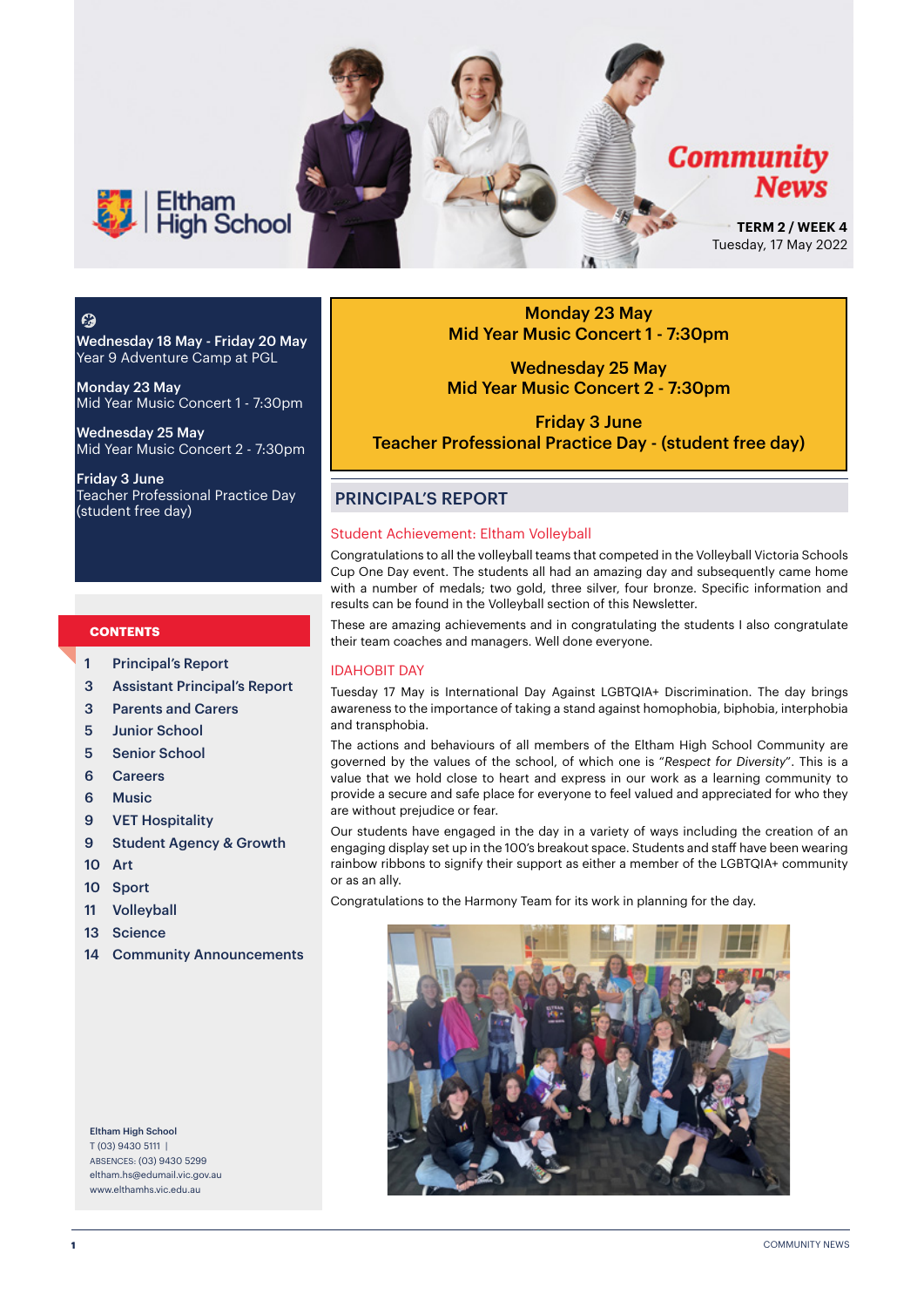### **SCHOOL CALENDAR 2021**

### **MAY**

### Tuesday 17

• Year 10 English - Guest Author, Kate Midenhall

### Wednesday 18

- Intermediate Round Robin Boys AFL
- Intermediate Round Robin Boys Soccer
- Intermediate Round Robin Badminton
- Intermediate Round Robin Girls Netball

#### Wednesday 18 - Friday 20

• Year 9 Adventure Camp at PGL

#### Thursday 19

• Year 12 Literature Seminar

• SSV Intermediate Volleyball - State Final

### Friday 20

• SSV Senior Volleyball - State Final

#### Friday 20 - Sunday 22

• Overnight Camp (3 days) - Barmah National Park

### Monday 23

• Mid Year Concert 1 - 7:30pm

### Tuesday 24

• VCE Georgraphy Fieldwork

### Wednesday 25

- Mid Year Concert 2 7:30pm
- Year 9 Recreational Activities Fitness Classes

#### Friday 27

• Year 9 Recreational Activities - Fencing

### Monday 30

• Nilumbik District Athletics Carnival

### JUNE

#### Wednesday 01

- Year 8 Round Robin Boys AFL
- Year 8 Round Robin Boys & Girls **Badminton**
- Year 8 Round Robin Girls Netball
- VCE Drama Excursion La Mama Theatre

### Wednesday 01 - Thursday 02

• Year 10 Outdoor Education Bushwalk - Mt Kooyoora

### Friday 03

• Staff Teacher Professional Practice Day (Student free day)

### Tuesday 07

• Premier League Volleyball - Round 2

### Year 9 Camp and School Based Program for Non-Attendees

I want to wish all the students and staff who are heading off on the Year 9 Camp on Wednesday a very enjoyable experience. A great deal of work has gone into organising the camp with several challenges along the way. We certainly want to instil hope in our young people and hence engaging in some of the activities that were run pre-COVID is certainly one way of doing this.

We do acknowledge that for whatever reason, a number of students are not able to attend. It is important to note that the three days of the Camp, are normal school days, and the students not able to go on camp are to come to school. A school-based program of study across several subjects has been developed and will support these students with their learning.

Attendance is compulsory, not optional, and I ask parents to support the school by ensuring that your child attends school on Wednesday 18 May – Friday 20 May if not attending Camp. I thank you for your support with this.

### Update of RA Testing and RA Test Kits Distribution

RATs will continue to be distributed to each student as they have been throughout this school year for the remainder of this term.

However, from Monday 23 May 2022, students will no longer be recommended to undertake either twice weekly RATs in mainstream schools or 5 days a week in specialist schools.

RATs however will continue to be required by students who are household contacts to attend school (5 negative tests over a 7-day period) or who have symptoms.

The ongoing supply of RATs to families in our school will ensure that parents and carers will have them should they need them if their child is a household contact or has symptoms.

Families must continue to notify the Department of Health and the school if their child returns a positive RAT result. Additionally, you should inform us if any of your children are household contacts.

Vaccinations continue to be available for students and bookings can be done via the Coronavirus website. If you have any questions about the vaccines, I encourage you to speak to your GP or a health practitioner.

Thank you again for your ongoing cooperation and support during this time.

### Students Attending School When Unwell

In the current climate where students and staff a consistently being required to be absent due to COVID-19 infection, we want to ensure that as many students and staff are able to attend school and remain healthy. This is not going to happen if students arrive at school unwell (non-COVID).

What may have been acceptable in the past, is no longer acceptable. If your child exhibits symptoms of a cold, flu, gastro, etc or is generally unwell, please keep them home until their symptoms subside. This will ensure that they are not spreading nasty germs to others making them unwell and unable to attend school.

If we all work together on this, then we will support the majority of the school to be in attendance and remain healthy.

### Teacher Professional Practice Day – Term 2

A reminder that the Term 2 Teacher Professional Practice Day will occur on the same day for all teachers. This is on Friday 3 June and is designated a student free day. I ask that parents/ carers make arrangements for the supervision of students from home on this day.

#### **VINCENT SICARI, Principal**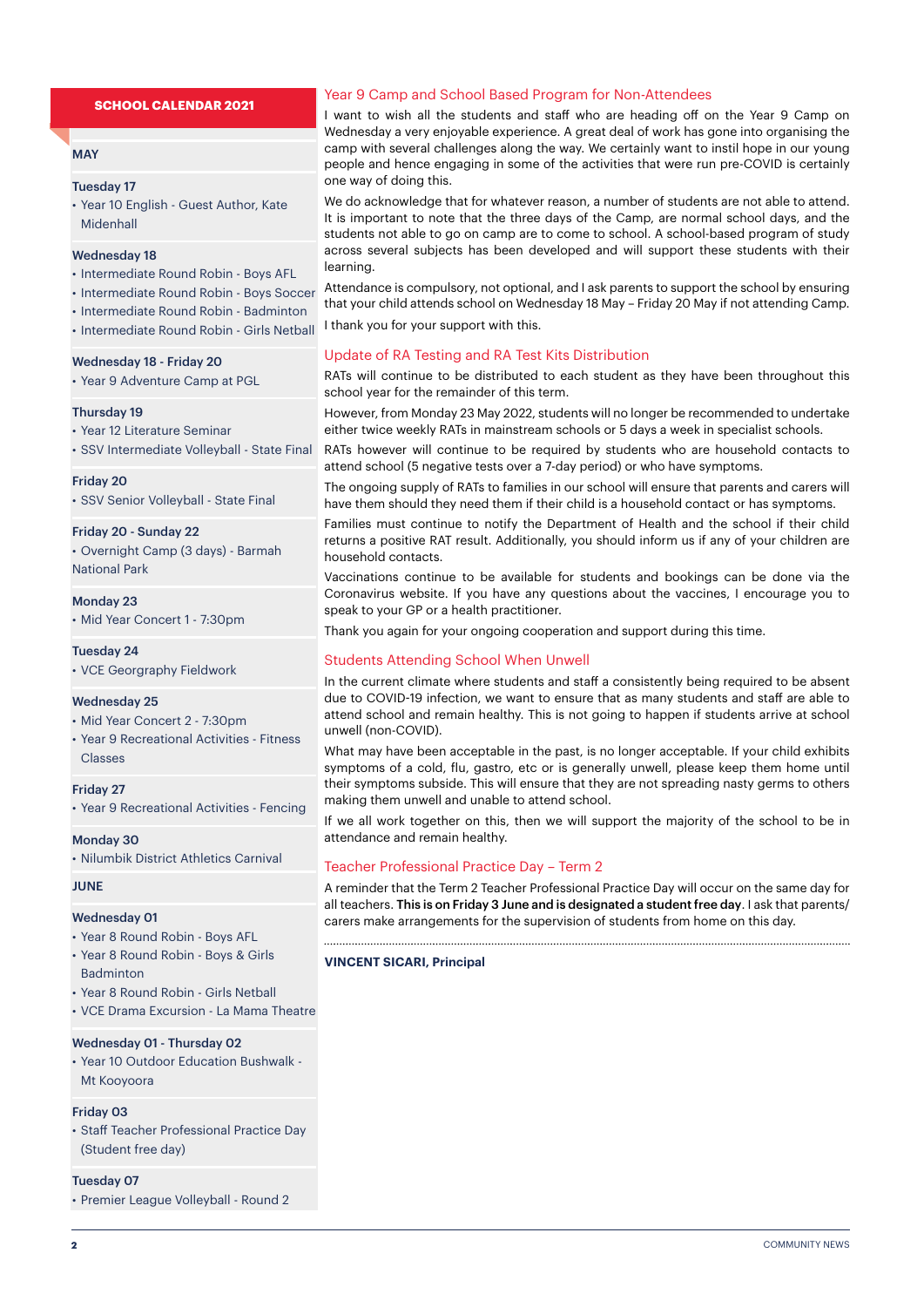### Wednesday 08

• Year 9 Recreational Activities - Fencing

### Thursday 09

- Junior Girls AFL
- Intermediate Girls AFL
- Senior Girls AFL
- Year 12 French Language Exam Seminar
- Year 12 Indonesian Language Exam Seminar

### Friday 10

• Year 9 Recreational Activities - Latrobe Golf Park

### Tuesday 14

• Eltham Volleyball Gala Day - Year 7 & 8

### Friday 17

• Year 9 Recreational Activities - Oz Tenpin Bowling

### Tuesday 21

- NMR Round Robin Senior Boys AFL
- Eltham Volleyball Gala Day Year 7 & 8

#### Wednesday 08

- Year 7 Round Robin Boys AFL
- Year 7 Round Robin Boys Soccer
- Year 7 Round Robin Girls Netball
- Year 7 Round Robin Boys Badminton

### Friday 24

• Year 9 Recreational Activities - Ice Skating

### AUGUST

#### Wednesday 10

• NMR - Senior Boys Table Tennis

### Thursday 25

• Year 12 Seminar - Elevate Eduacation: Finishing Line

### ASSISTANT PRINCIPAL'S REPORT

### Student Attitudes to School (AtoSS) survey

We value student voice as a means to improving student engagement, wellbeing and quality instruction and are conducting a survey to find out what your child thinks of their school.

The AtoSS is an annual student survey offered by the Department of Education and Training to assist us to gain an understanding of students' perceptions and experience of school. Students will be asked about their thoughts and feelings in relation to their school, their learning, peer and family relationships, resilience, bullying, mental health and wellbeing, physical activity, and life in general. This year, the AtoSS will be conducted over the period 23 May – 10 June.

While we do not anticipate many risks of participation, some students may find some of the survey questions too personal and sensitive in nature. Should you agree for your child to participate, they are still free to skip questions or to withdraw at any stage if the survey makes them upset or uncomfortable.

The survey has been approved by a Human Research Ethics Committee. The questions are selected from validated survey instruments used in Australia and around the world, are strength-based, and tailored for each year level group.

A letter containing further information will be distributed to all families via a Compass Newsfeed.

Participation in this survey is voluntary. If you do not wish for your child to do the survey, please opt out via email to your school:mul@elthamhs.vic.edu.au. Please do so before 20 May stating that you wish to opt out of your child's participation, along with their name and year level.

#### **FRAN MULLINS, Assistant Principal**

### PARENTS AND CARERS

### Compass Events

Cut off dates for payment and consent for camps, excursions and activities are set to allow the school adequate time to meet financial obligations and establish the duty of care requirements for those events. If payment or consent is not received by the due date, an event will not be re-opened for late consent and payment. If you do not meet the due dates for consent and payment students will not be able to participate in the event/camp and will be supervised by teachers at school.

### Refunds

There are a number of extra-curricular activities, camps, programs, events etc run by Eltham High School where families make payment for these activities via Compass. There may be occasions where a student is unable to attend an activity once payment has been made. Eltham High Schools refund policy ensures we have a fair and equitable process and to provide a clear understanding of how refunds may be processed. When a student withdraws from an activity after payment has been made, a refund may be applied for in line with this policy.

All refunds must be applied for in writing no later than 14 days after the activity taking place outlining the reason the student did not attend (other than when the School cancels an activity).

In relation to refunds for camps, two payments will be requested from families:

- A non-refundable/non-transferable deposit; and
- A balance payment determined based on confirmed numbers of students having paid the deposit.

If after paying just the deposit, or paying for the full amount for a camp/tour a student does not attend, the deposit portion will not be refunded.

Refunds will only be considered after a full financial reconciliation of the event has been made to ensure that the activity does not run at a loss and the School is not at a financial disadvantage as determined by the Principal.

For further details, please refer to the Eltham High School Refund Policy available on the school website via the Parent Information tab.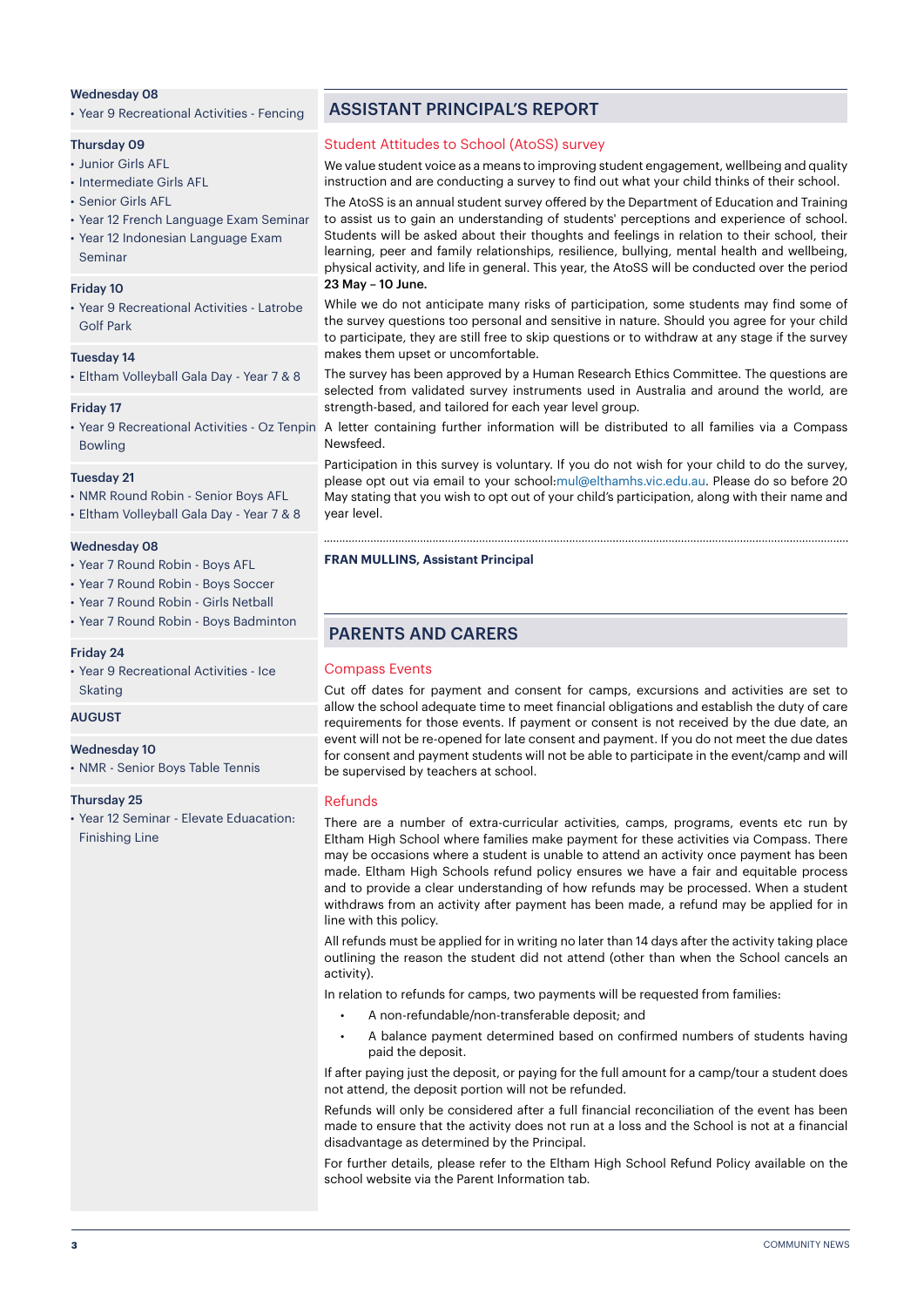### Eltham High School IT Department

All enquiries for the Eltham High School IT department are to be logged through the IT helpdesk email at helpdesk@elthamhs.vic.edu.au

This will allow for a streamlined management process of the IT issues raised and will allow the following to occur:

- All IT queries will be logged on our portal;
- IT jobs can be prioritised in terms of the nature of the enquiry;
- IT jobs can be assessed and directed to the most appropriate IT staff member to action;
- All IT staff have the ability to view all jobs logged, who is actioning the issue and the job status:
- You will receive an email response from the IT team to your query.

This process will also allow the IT team to gauge if there are similar queries being raised and can therefore circulate information to families to address general concerns.

We thank you for your cooperation in regard to this matter.

### Reminder - 2022 School Council Approved Contributions on Compass

A reminder that 2022 School Council Approved Contributions are available to pay in Billing via the Payments Centre on Compass. Your generous support towards these Contributions allows us to continue to provide and build on the innovative programs and opportunities for our students that our community values and expects. For a full explanation of Contributions, please refer to the Compass Newsfeed.

Any credits on your account can be used towards Camps, Excursions and Extra Curricular programs that are invoiced via the Family Statement. Alternatively, you may request a refund of credits to your bank account by completing the Family Refund Request Form.

### Elective Fees

Elective Subject Contributions for students in Years 9 – 12 are available to pay in Events via the Payments Centre on Compass and do not appear on your Family Statement.

To view our Parent Payment and Refund Policy, please visit the Policies tab on the Eltham High School website.

### 2022 CSEF Applications

The Camps, Sports and Excursions Fund (CSEF) provides payments for eligible students to attend activities like:

- School camps or trips
	- Swimming and school-organised sport programs
	- Outdoor education programs
- Excursions and incursions

If you applied for CSEF at Eltham High School in 2021, you do not need to complete an application form in 2022 unless there has been a change in your family circumstances. Eltham High School will apply for the CSEF on your behalf.

You will only need to submit an application form in 2022 if any of the following changes have occurred:

- New student enrolments: your child has started or changed schools in 2022 or you did not apply at the same school in 2021 or
- Changed family circumstances: such as a change of custody, change of name, concession card number, or new siblings commencing at the school in 2022.

Schools are able to accept and process applications up until the end of term two.

**CATHERINE ZERNA, Office Manager**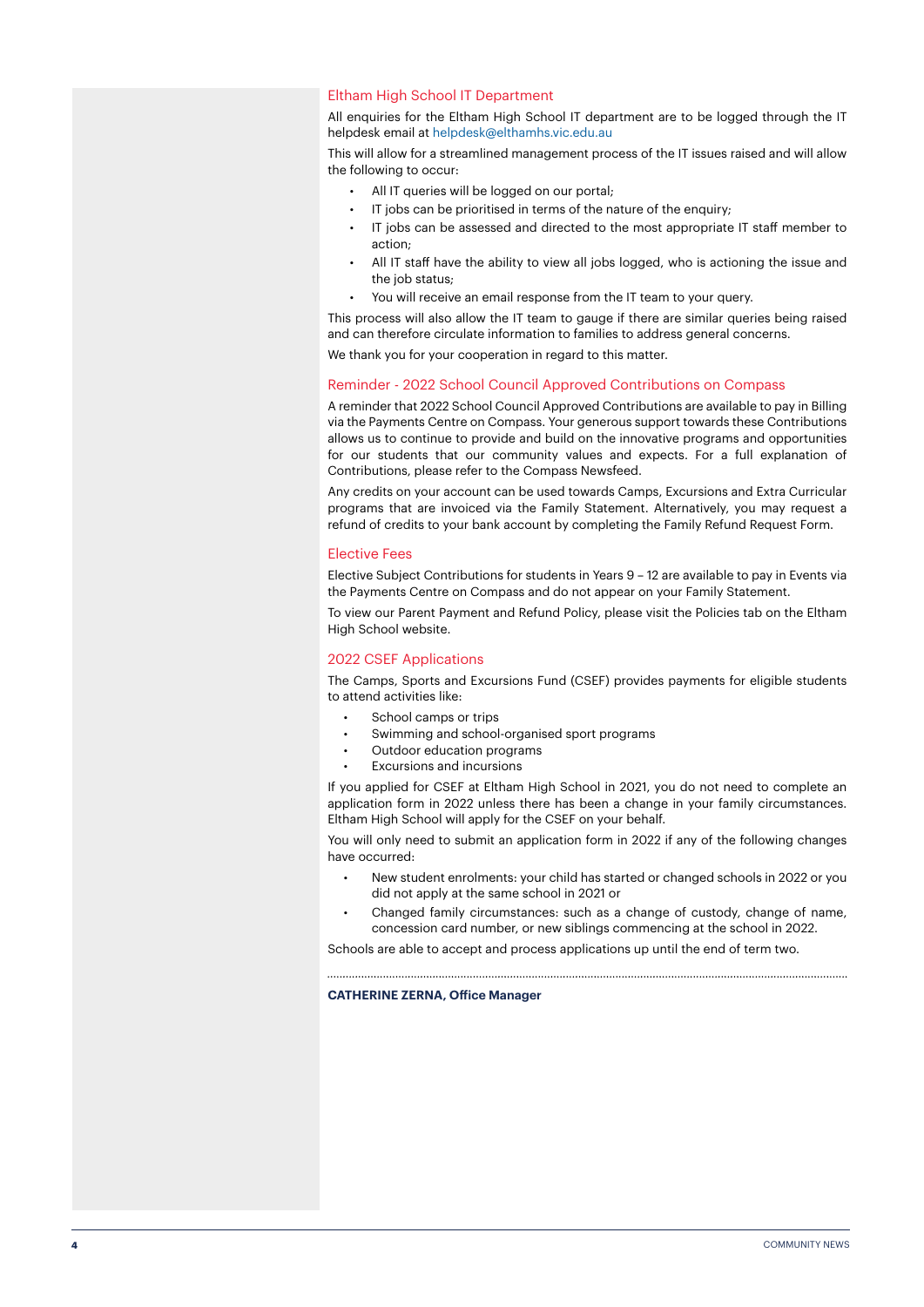**PARENT** INFORMATION

**2022**

**Term Dates**

### **Term 1:**

Starts 1 February Finishes 8 April

### **Term 2:**

Starts 26 April Finishes 24 June

### **Term 3:**

Starts 11 July Finishes 16 September

### **Term 4:**

Starts 3 October Finishes 20 December (Dependant on Year level)

### **GROUNDS COMMITTEE**

*AMITTEE MEETINGS AND WORKING BEE DATES* 

### **2022**

### **Working Bees**

We are always seeking new members for our Grounds Committee.

If you would like to get involved please contact Anna Panas via email: pan@elthamhs.vic.edu.au

### **Working Bee Dates**

Sunday 19 June Sunday 4 Sept Sunday 16 Oct Sunday 4 Dec

### **Working Bee Committee Meeting**

**Dates**

Thursday 9 June Thursday 25 August Thursday 6 October Thursday 24 November

### JUNIOR SCHOOL

A reminder to all families that the Year 7 Experience Briefing Sessions will take place in Week 5. Please see the table below for the relevant meeting times.

### Year 7 Camp Dates and Information Session Times:

| <b>Class Groups</b> | <b>Information Session</b>     | Overnight Camp Date (2022)     |
|---------------------|--------------------------------|--------------------------------|
| Year 7ABC           | Monday 23 May 5:00 - 5:45pm    | Thursday 4 - Friday 5 August   |
| Year 7DEF           | Tuesday 24 May 5:00 - 5:45pm   | Thursday 11 - Friday 12 August |
| Year 7GHJ           | Wednesday 25 May 5:00 - 5:45pm | Thursday 18 - Friday 19 August |
| Year 7KLM           | Thursday 26 May 5:00 - 5:45pm  | Thursday 25 - Friday 26 August |

### **MELISSA HUGHES, Junior School/Transition Leader**

### SENIOR SCHOOL

### Senior School Key Dates and Information

Key Dates and Information for the Completion of Year 10, Semester 1

• Year 10 Exams - Thursday 9 June - Friday 17 June

All Year 10 subjects have exams including electives. The Exam timetable will be forwarded to students next week.

- Year 10 Pathways Day Friday 20 June
- Year 10 Classes Tuesday 21 June
- Year 10 Semester 1 classes finish Friday 24 June

### Key Dates and Information for the Completion of Unit 1

- Completion of Unit 1- Friday 27 May (week 5). All SACs/ SATs are to be completed including redemptions by this date.
- Unit 2 commencement: Monday 6 June (week 7)
- Year 11 Exam period: Monday 30 May Friday 3 June. The Exam timetable will be forwarded to students next week.

### Key Dates and Information for the Completion of Unit 3

- Unit 3 classes conclude Friday 3 June (week 6)
- Unit 4 classes commence Monday 6 June (week 7)
- GAT examination: Wednesday 7 September (Term 3)
- Special Exam Arrangements: Advice slips will be printed for students on the 18 July, 2022

### GAT Examination: Wednesday 7 September (Term 3)

- All students enrolled in one or more VCE or scored VCE VET Unit 3 –4 sequence will be required to sit Sections A and B.
- Senior VCAL students will sit Section A.
- The GAT will be split into two sections:
	- Section A will assess literacy and numeracy skills
	- Section B will assess skills in mathematics, science, technology, the arts and humanities, with an increased focus on critical and creative thinking skills

### Gat Information Session Dates

- English GAT Information session Period 1 Thursday 4 August
- Maths and Science GAT Session Period 4 Monday 8 August

### **AMANDA SALIBA, Senior School Team Leader**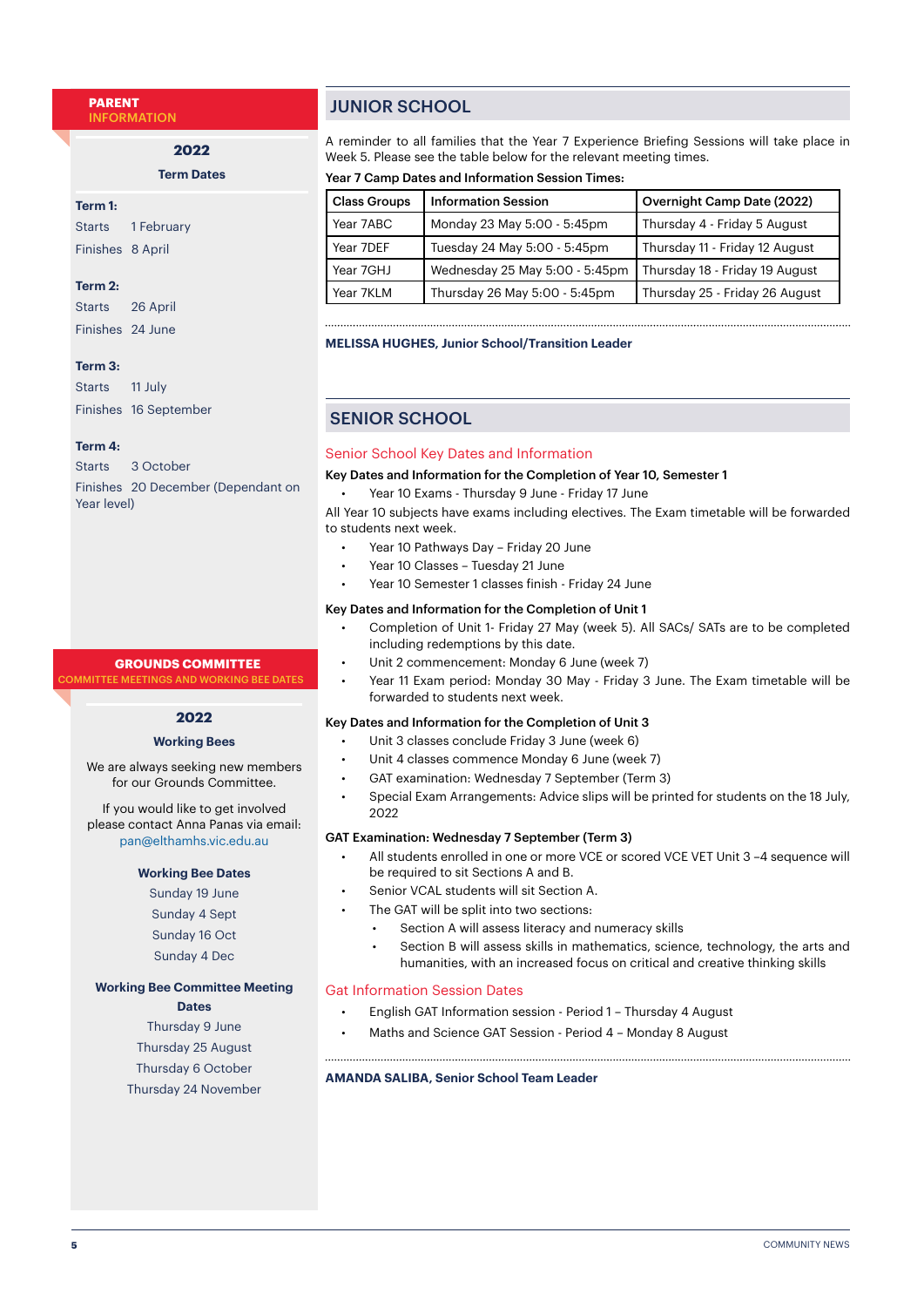### **CANTEEN** ROSTER

If you would like to volunteer for our canteen in 2022 please send your email address and availabilities to our Canteen Manager, Carolina Constable at: [cob@elthamhs.vic.edu.au](mailto:cob@elthamhs.vic.edu.au)

Please check the display at the Canteen for the daily specials

### **EXTRACURRICULAR**  CLASSES & TUTORIALS

### Eltham High School Anthology

When: Friday (Week A) Location: Room 302 Time: Lunchtime *Mel Gaylard Eltham High School Anthology Coordinator*

#### Eltham High School STEM Club

When: Monday (Week B) Location: Room 802 Time: Lunchtime *Kathryn Boysen Eltham High School Science Coordinator*

### CAREERS

### Year 12 Information

### Early entry programs for 2023

The following institutions accept applications for early entry offers and students have been emailed the document outlining the application process for each university.

Deakin Uni Federation Uni La Trobe Uni Monash Uni RMIT Swinburne Melbourne University Victoria University

### Year 10 Information

Work Experience 2022 Term 3 - Monday 5 – Friday 9 September

It's never too early to start planning your 2022 placement so now is the time to think about more career related placements. Keep an eye on Compass, the Careers website and the newsletter for ideas and options.

Forms can be accessed through our Careers website at [www.elthamhighcareers.com.au](http://www.elthamhighcareers.com.au) Use the "*Workplace Learning link*" and select "*Required documents*". Alternatively they are outside the Careers office next to the Drama room. There is the standard Placement Form along with a Transport/Accommodation Form, if necessary. Forms need to be returned by Monday 29 August

### Sport and Recreation Careers Tour Year 9 -12

Community Bank Stadium, Diamond Creek on Tuesday June 7 - 9:30 – 11:30am

The purpose of this tour is to introduce students to a range of areas and career pathways that exist within the sport and recreation industry. The opportunity allows students to explore options within the industry and engage directly with professionals.

Interested students should contact Mr. Pringle at pri@elthamhs.vic.edu.au

#### **ROSS PRINGLE, Careers Coordinator**

### **MUSIC**

### 2022 Mid Year Concert Ticket Information for 23 and 25 May 2022

Tickets for the Eltham High School Mid Year Concerts are now on sale. There are two concerts being held. The first on Monday 23 May 2022 and the second on Wednesday 25 May 2022 both starting at 7.30pm.

Tickets sales are open through Trybooking. Please click on, or copy the following link to purchase tickets. Ticket prices are: \$25.00 per Adult and \$15.00 per Child, Student and Concession tickets. There are 292 allocated seats in the tiered section and 100 general admission seats on the floor space. No ticket is required for performers themselves. If you would like your child to sit with you in the Performance Centre when they are not performing, you will need to purchase a ticket for them.

### <https://www.trybooking.com/BYMZV>

Please note tickets will sell quickly for the concerts. Please purchase your tickets as soon as possible to avoid disappointment. Please do not wait to purchase tickets on the night as there may not be any tickets left to sell.

Please note the date which your child's ensemble will be performing:

### May 23 Running Order for Mid Year Concert 1

| 7:30 <sub>pm</sub> | Symphonic Band - Conductor: Rick Keenan                  |
|--------------------|----------------------------------------------------------|
| 8:00 <sub>pm</sub> | Jarabi                                                   |
| 8:20pm             | Stage Band - Director: Jordan Murray                     |
| INTERVAL           |                                                          |
| 9:10 <sub>pm</sub> | Training Band - Conductor: Melissa Baldwin & Rick Keenan |
| 9:30 <sub>pm</sub> | Training Strings - Conductor: Clare Zabrowarny           |
| 9:40 <sub>pm</sub> | String Orchestra - Conductor: Paul Zabrowarny            |
| 10:00pm            | Chamber Strings - Conductor: Tim Veldman                 |
|                    |                                                          |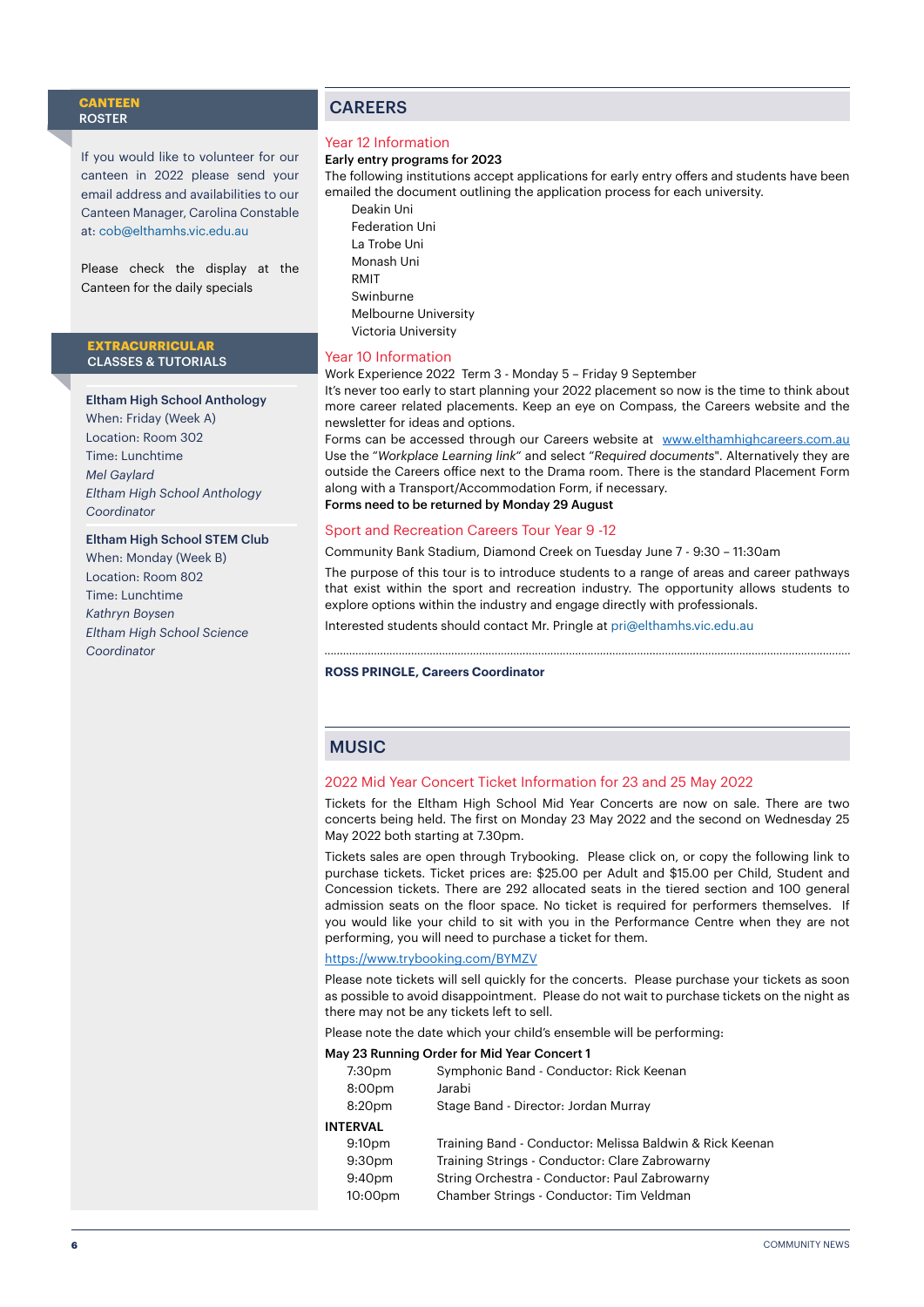### **ELTHAM HIGH SCHOOL CLUBS** WHY NOT GET INVOLVED!

Chess Club

When: Wednesday Lunchtime Location: Library *Gabriel Piras*

### Drama

When: Wednesday (Junior) Thursday (Senior) Location: 111 Drama Space Time: 3.20pm - 5.00pm

### Scrambled Brains

Location: Room 420 Monday 3:20 - 5:00pm

### Scrambled Eggs

Location: 111 Tuesday 3:20 - 5:00pm *Ryan Patterson*, *Drama Teacher*

#### StandOUT

When: Wednesday Lunchtime Location: Room 420 *Matthew Hapsberg StandOUT Leader*

### French VCE Workshop

When: Monday Lunchtime Where: Room 612

### Indonesian Tutorial

Years 7 - 10 at lunchtime When: Week A - Thursdays Week B - Wednesday Where: Room 610.

### Year 7 Art Club

When: Wednesday Lunchtime Where: Room 613 *Lisa Foote Year 7 Art Club Coordinator*

### May 25 Running Order for Mid Year Concert 2

| 7:30pm             | <b>Concert Band - Conductor: Brent Mills</b> |
|--------------------|----------------------------------------------|
| 7:50pm             | Wind Ensemble - Conductor: Melissa Baldwin   |
| 8:10pm             | Choir - Director: Lynlee Williams            |
| 8:30pm             | Big Band - Director: Brent Mills             |
| 8:40pm             | Jazz Band - Director: Brent Mills            |
| <b>INTERVAL</b>    |                                              |
| 9:10 <sub>pm</sub> | Stage Band - Director: Jordan Murray         |
| 9:30 <sub>pm</sub> | Chamber Strings - Conductor: Tim Veldman     |
| 10:00pm            | Symphonic Band - Conductor: Rick Keenan      |

We will also be running a raffle at each concert. Raffle tickets can be purchased when you book your tickets through Trybooking. Please purchase some raffle tickets to support our Music Program. You will also be able to purchase tickets on the night for the raffle. There are some great prizes – vouchers, wine, chocolates and more! You will not only be supporting our music students you will also be supporting local businesses.

For enquiries regarding tickets please contact our Music Secretary, Jane Nicholson at nio@elthamhs.vic.edu.au or 9430 5127.

We are looking forward to these two great evenings in our very own Nalleijerring Performance Centre. It will be wonderful to see live performances again, please come along.

### Volunteers Needed! Mid Year Music Concerts with EHS Friends of Music

Have you heard of '*Friends of Music*'? We are family and friends of Eltham High School's Music Program students, and we help run events and raise funds to support the Music Program. We are reinvigorating for 2022.

After last night's wonderful Jazz Night, the next events planned are the annual Mid Year Concerts. These are held over two nights: Monday 23 and Wednesday 25 May from 7:30-  $10:30$ pm.

We are seeking volunteers to help run these two concerts, and we have a role that suits your skills!

From coordinating car parking to ushering, from wrapping up raffle donations to backstage handing, we have a number of simple and fun jobs before, during, and after the concerts,

This is your call to help us support Eltham High School's outstanding Music Program and enjoy the developing talents of our students!

### Volunteer roles available:

Before the concert:

- Raffle preparation. (At one or both concerts:)
- Front of house/Raffle
- Car Parking Attendants
- Ushers
- Backstage Hands (Experienced)
- Backstage Hands (Novice).

### How to volunteer:

We use SignUp.com (an online reminder tool) that lets volunteers choose the role and timeslot in which they can help.

- 1. Click this link (or copy into your web browser) to see our SignUp for the Mid Year Concerts: <https://signup.com/go/QxeaXYd>
- 2. Review the options listed and choose the spot you like
- 3. Type in your email address
- 4. Click the button.

You will NOT need to register or make a password on [SignUp.com.](http://SignUp.com)

- SignUp.com does not share your email address with anyone.
- If you prefer not to share your email address with SignUp, please email: FriendsOfMusic@elthamhs.vic.edu.au and we will add you to our volunteers list manually.
- If you do sign up, the email you receive to confirm your spot may have advertising in it - however you will not receive any other email from SignUp.

If you'd like to know more, email FriendsOfMusic@elthamhs.vic.edu.au to contact our Secretary, Natalie Simpson, and we will keep you in the loop.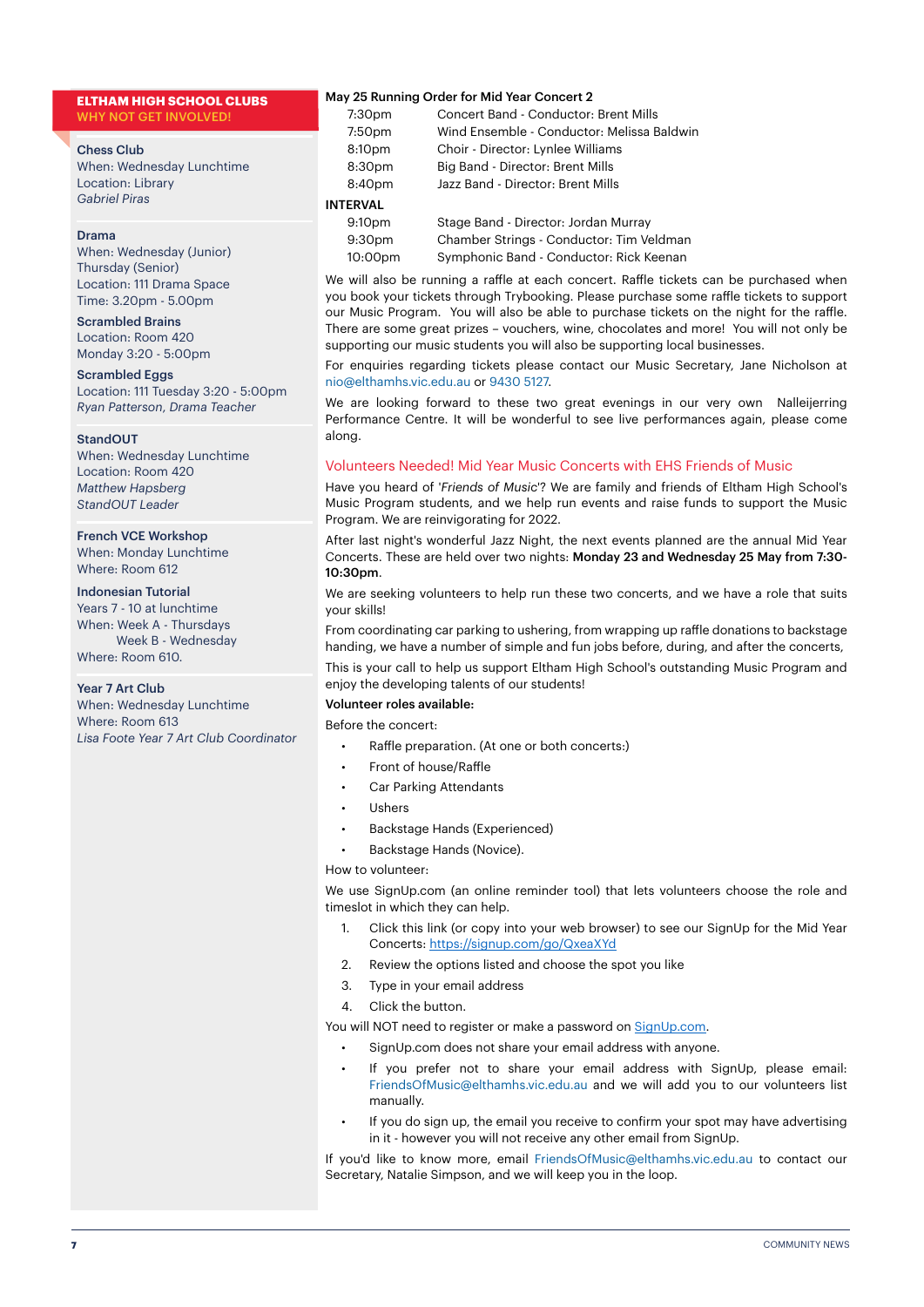### Raffle Prize Donations for the Mid Year Concert Raffle

We are requesting donations for raffle prizes for our Mid Year Music Concerts. We would really appreciate any donations from Eltham High School families, or contacts or associated businesses for the raffle run in conjunction with the concerts being held on Monday 23 May and Wednesday 25 May in the Nalleijerring Performance Centre at Eltham High School.

Each year these raffles raise much needed funds for the Music Department to be able to purchase instruments, music equipment, music and much more for the students.

Donations do not have to be large: a bottle of wine, a voucher for coffee and cake from a local café, a voucher for a meal at a local restaurant, a giftware or beauty voucher, a grass mowing voucher, tickets to events. Small items can be combined to make larger prizes. We would like anything that would put a smile on your face if you have a winning ticket.

Businesses that are able to contribute donations will be listed on our program and Logo's will be displayed if they are provided. We will also be able to share your business on our Facebook page with our school community.

### We will need the donations by no later than Wednesday 18 May 2022.

Please contact Jane Nicholson in the Music Office if you have any prizes to donate.

Email: nio@elthamhs.vic.edu.au or Tel: 9430 5127.

Thank you for your continued support of our Music Program.

#### After School Music Lessons Available

We have places available in our After School Music Program. We are very fortunate to have a team made up of some of Melbourne's most experienced teachers and performers.

Lessons are available on the following instruments:

- Guitar with Craig Fermanis
- Piano with Joe O'Connor or Russell Tay
- Drumkit with Darryn Farrugia

If any student is interested in learning the guitar, piano or drumkit in our After School Music Program, please contact Jane Nicholson in the Music Office for more details. Jane's email is: nio@elthamhs.vic.edu.au

### Training Band and Training Strings 2022 Instrumental Music Fees

The 2022 Training Band and Training Strings Music fees are now due for payment.

The first instalment, which covers your Instrumental Music Lesson fee, is due for payment now.

The Instrumental lesson fee for both Training Band and Training Strings is \$1000 for the whole year.

Please note if you paid the \$300 deposit in 2021 this has been deducted from the \$1000 fee, leaving \$700 owing.

Please also note, if you received a scholarship instrument in 2022, the lesson fee is reduced by 50% leaving \$500 owing. If you paid the \$300 deposit there will be \$200 added to your family account for the lesson fees.

Payment of the Music Fees can be made by completing and returning the credit card details on the attached form or by cash, BPay, credit card by calling 9430 5118 or by cheque made payable to "*Eltham High Schoo*l". If you make a payment via BPay please ensure you email accounts@elthamhs.vic.edu.au advising that the funds paid are for music fees, If not they may allocate funds to other areas. If you do not know your BPay reference number please contact the school's Revenue Administrator, Jacinta D'Avoine on 9430 5118 or by email at accounts@elthamhs.vic.edu.au

If you would like to organise a re-payment plan please contact the school's Revenue Administrator, Jacinta D'Avoine on 9430 5118 or by email at accounts@elthamhs.vic.edu.au

The second instalment is for the Main Ensemble levy (\$450.00) which is due for payment by June 3, 2022.

The third instalment is for any other items i.e. instrument hire, percussion equipment hire, other ensembles like Stage Band, Jazz Band, Big Band etc. The third instalment is due by August 26, 2022.

Please do not hesitate to contact Jane Nicholson in the Music Office if you have any queries.

Jane's telephone is: 9430 5127 or email: nio@elthamhs.vic.edu.au

Your prompt payment of the fees is appreciated.

**RICK KEENAN, Director of Music**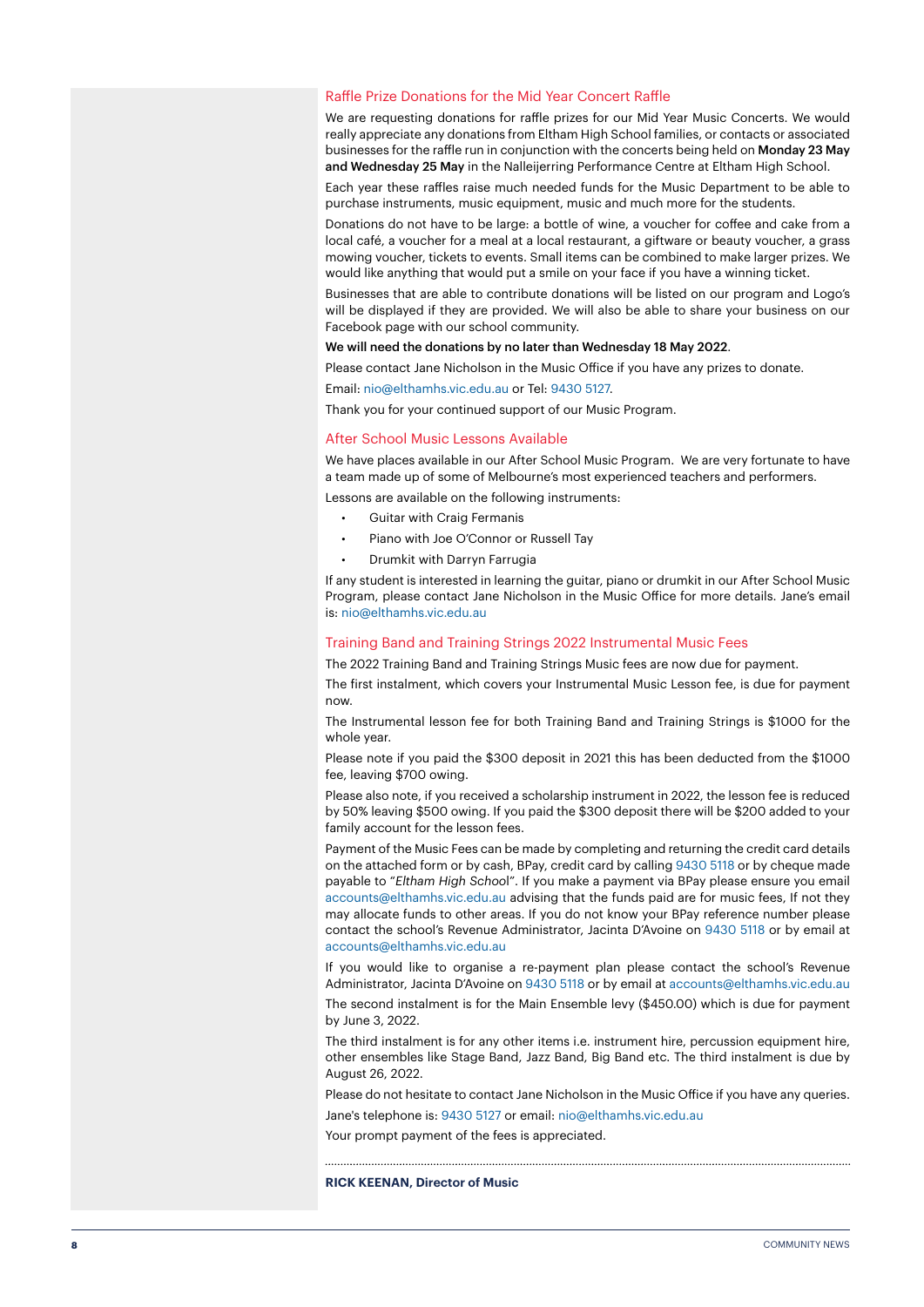### VET Hospitality











### VET HOSPITALITY

### Sugar Loaf Farm Visit

Our Year 11 and 12 VET hospitality classes have had a very busy week. Students made fresh ravioli and fettuccini served with different sauces and accompaniments. Our Year 12 VET students headed out on Friday 6 May to Sugar Loaf Farm and had a wonderful time experiencing the farm life!

Feedback from the students:

*"Beautiful farm and wonderful learning opportunity. Really enjoyed the hands-on experience"*

*"It was really intriguing to be immersed in the world of local produce and the integrity behind it."*

*"Thank you so much for today it was a lot of fun. I enjoyed seeing how they plant all the vegetables and see how it all happens on a farm"*

*"I loved tasting the Feijoa, as I have never heard of this fruit before and will definitely look out for this at the farmers market"*

*"I loved feeding the cows and goats- rusty was the best"*

*"I liked tasting the Feijoa and I really enjoyed planting the fennel and seeing the chooks and goats"*

*"Loved the trip so much, had a lot of fun and learnt so many valuable lessons on the importance of home growing and supporting local farmers."*

Many Thanks to Local Food connect and Sugarloaf produce for organising and facilitating this great excursion.

**YASEMIN ZIADA, VET Hospitality Teacher**

### STUDENT AGENCY AND GROWTH

### School for Student Leadership Update

After a few hiccups, our students at the School for Student Leadership are off to a great start. They spent the first few days getting to know their new community of peers from Bellarine Secondary College. In the past week, the team visited Hopkins Falls and completed a bridge-building activity.

The students have been hard at work planning their Community Learning Project as well. They've reached out to some community members, including Local Member for Parliament, Vicki Ward MP. The team is very much looking forward to returning and sharing their project with their peers back at Eltham High School.



Mac, Charlie, Luka and Kris completing Bridge Building. Photo courtesy of School for Student Leadership.

**NADIA DEVLIN, Student Agency and Growth Leader**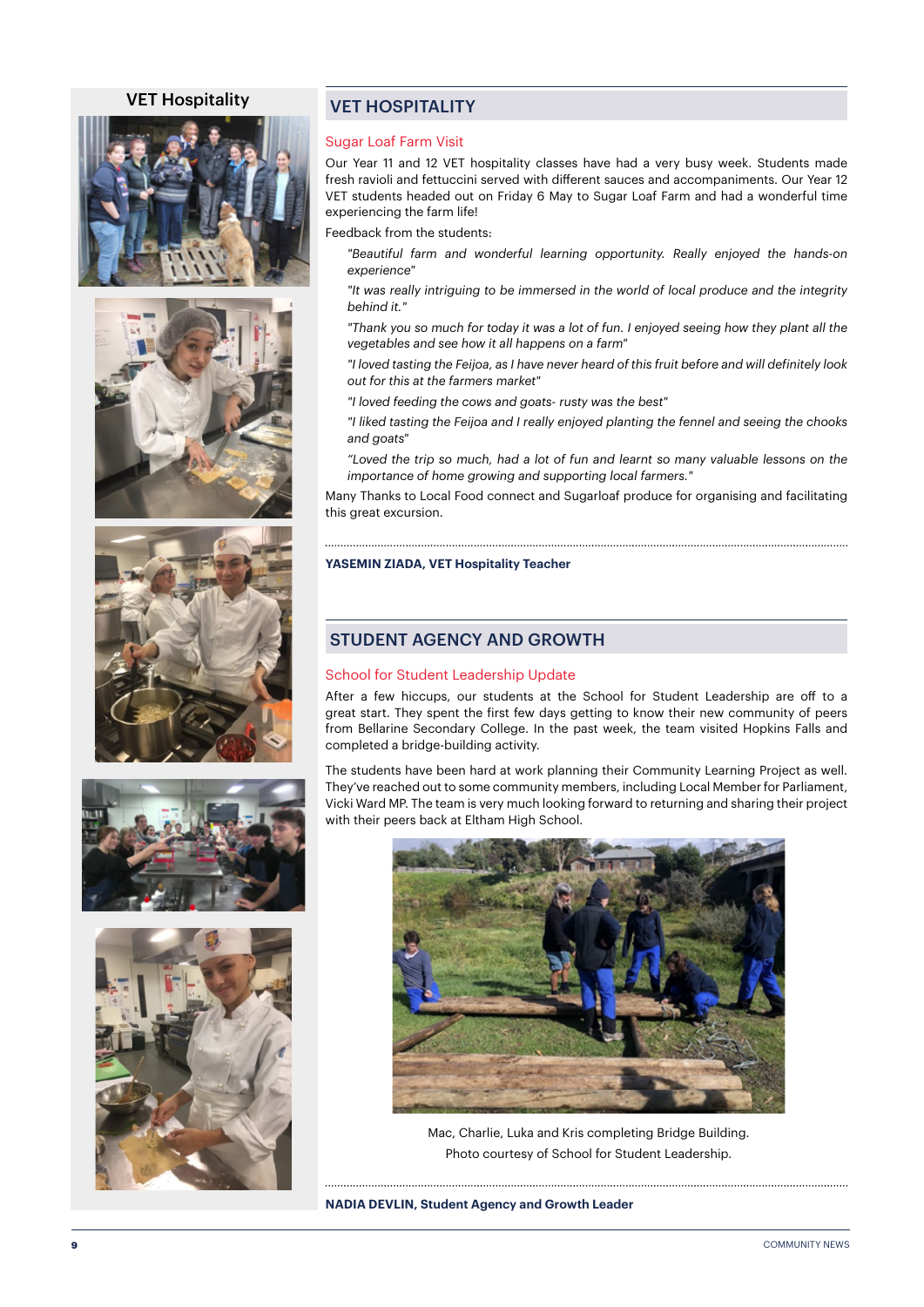### **ART**

### Eltham High Arts & Technology Instagram Account

Did you know we have an Instagram account? This platform enables us to provide regular viewings of the amazing work our Arts and Technology students are creating.

Keep up to date about everything Arts and Technology including upcoming events, exhibitions, subject information, plus lots more.

You can join our account at elthamhs.arts.tech

If you don't have Instagram you can access the account through the following link:

<https://www.instagram.com/elthamhs.arts.tech/>

### Lunchtimes in Room 613 - Art Room:

There are lots of opportunities to engage in art and be creative. Students are welcome to attend one or more of the sessions listed below.

| Monday         | <b>Visual Art Leaders Meetings</b><br>Students from all levels welcome to work in the art room.                              |
|----------------|------------------------------------------------------------------------------------------------------------------------------|
| <b>Tuesday</b> | Arts Space for all year levels.<br>Bring your lunch and ideas and access support and materials.                              |
| Wednesday      | Year 7 Art Club<br>Bring your lunch, ideas and access support and materials. It's a great<br>way to meet like minded people. |
| Thursday       | <b>VCE Art Students</b><br>Use this time to work on your folio and access support and materials                              |

#### **LISA FOOTE, Art KLA Coordinator**

### **SPORT**

### Eltham High School House Cross Country

The Eltham High School House Cross Country will be held on Wednesday 25 May (Week 5) during period 3. This event is compulsory for ALL Year 7 and 8 students and optional for Years 9 - 12 students. Any Years 9 - 12 student wishing to participate will need to register with Ms Pascoe before Friday 20 May.

The course starts across from the school at Fabro Fields and goes around the Wingrove Park loop. The course will be supervised by our Eltham High School staff.

The top 15 runners for each age group will qualify through to the Division Cross Country which will be held at Lower Eltham Park on Tuesday 7 June.

### Race Distances per ager group are as follows:

- 12-13 Boys/Girls 2.5km (1 lap)
- 14 Boys/Girls 2.5km (1 lap)
- 15 Boys/Girls 2.5km (1 lap)
- 16/17/18 Girls 2.5km (1 lap)
- 16/17/18 Boys 5km (2 laps)

### Term 2 Interschool Sport

Eltham High participates in the '*School Sport Victoria*' sporting program. We enter teams into a '*Round Robin*' competition with local schools in the Nillumbik District. Each section of the school can participate in one Round Robin each term. Different sports are offered in each term and successful teams advance to Region Finals.

Intermediate (Year 9 and 10) Wednesday 18 May - AFL, Soccer, Netball, Badminton

Year 8 Wednesday 1 June - AFL, Soccer, Netball, Badminton

Year 7 Wednesday 22 June - AFL, Soccer, Netball, Badminton

Girls Footy Gala day - All age groups will be played on 9 June

**BREE PASCOE, Sport Coodinator**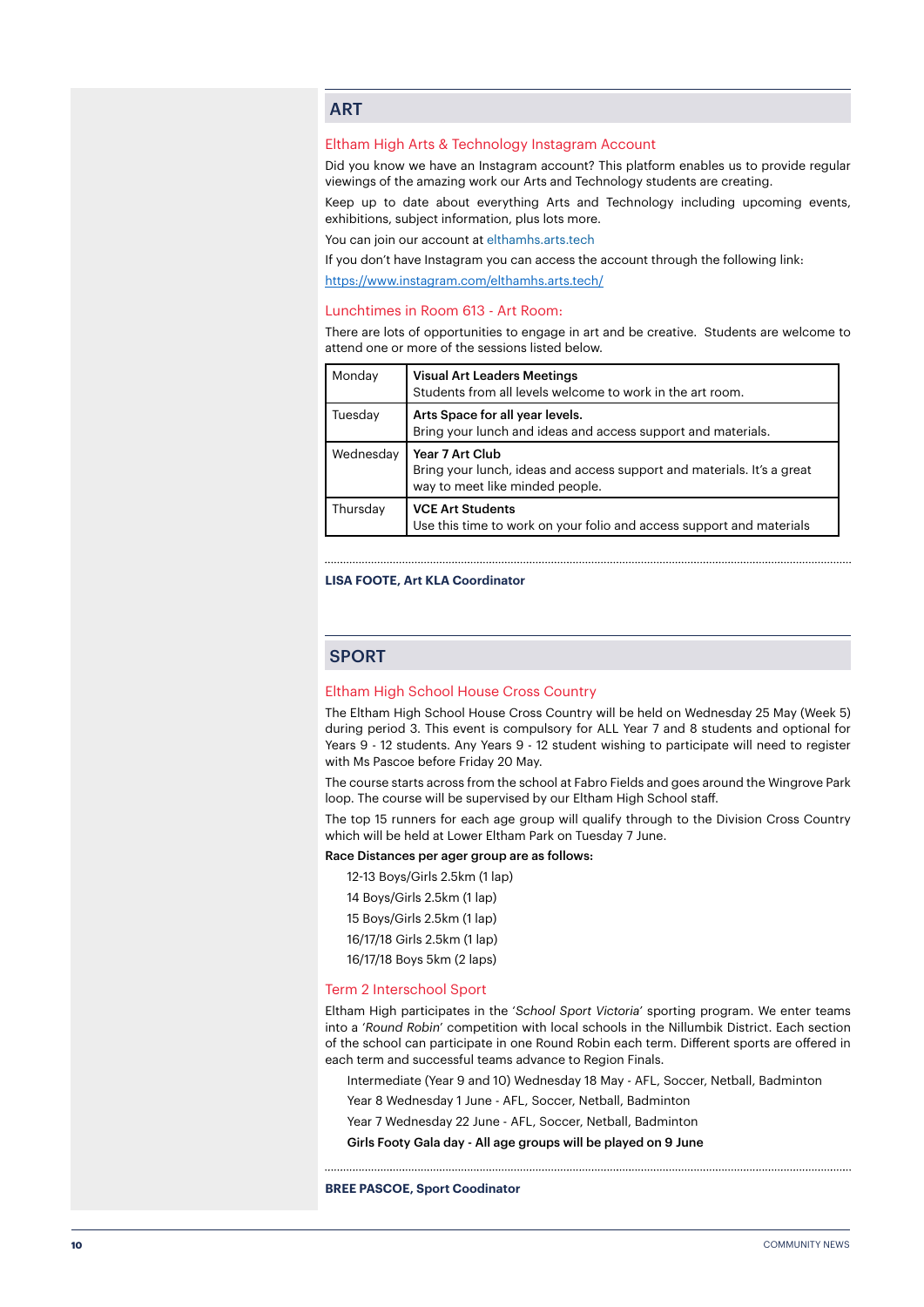### VOLLEYBALL

### Volleyball News

Congratulations to all of our Eltham High School Volleyball players that competed in the Volleyball Victoria Schools Cup One Day event.

A lot of great volleyball was played and our Eltham students represented our school with distinction.

A number of notable results were accomplished across the three days. A highlight of the tournament was having two Eltham teams compete in the Year 7 Girls Division 1 Gold Medal Match. A fierce, but friendly, rivalry emerged.

The next Schools cup event will be the Volleyball Victoria Schools Cup 4 Day event.

A reminder that the dates of the tournament are Thursday 28 to Sunday 31 July. Students in the Volleyball Program are expected to be available for the tournament. If this is a problem it must be discussed with Anthony Young.

### Year 7 Results: Division 1 Girls - Gold Medal

Isla Poliness (Year 7, Everard House) Gwyn Van der Kamp (Year 7, Stewart House) Lila Veale (Year 7, Andrew House) Olivia De Jonge (Year 7, Andrew House) Sarah Cassidy (Year 7, Stewart House) Sophie Laing (Year 7, Andrew House)

### Division 1 Girls - Silver Medal

Gabrielle Broadbent (Year 7, Andrew House) Madeleine Goldsworthy (Year 7, Everard House) Mayra Pacioni (Year 7, Andrew House) Megumi Jacka (Year 7, Everard House) Courtney Harford (Year 7, Andrew House) Lavinia Ward (Year 7, Everard House) Lara Brooks (Year 7, Everard House) Audrey Colbert (Year 7, Stewart House) (absent)

### Division 1 Boys - Bronze Medal

Milan Miller (Year 7, Stewart House) Ben Goodman (Year 7, Andrew House) Tom Ditcham (Year 7, Andrew House) Albi Williams (Year 7, Andrew House) Lennox Thompson (Year 7, Everard House) Michael Hailes (Year 7, Andrew House) Oliver Juric (Year 7, Stewart House)

### Year 8 Results: Division 1 Girls - Silver Medal

Kennedy Cesari-Ford (Year 8, Everard House) Kate Mcrae (Year 8, Rutter House) Zoe Buttigieg (Year 8, Rutter House) Danika Inglis (Year 8, Stewart House) Dominica Scaffidi (Year 8, Andrew House) Shayla Strickland (Year 8, Rutter House) Zoe Moon (Year 8, Everard House) Xanthe Watson-Jones (Year 8, Rutter House) Charlie Bubb (Year 8, Stewart House)

#### Division 2 Girls - Bronze Medal

Tatiannah Barker (Year 8, Stewart House) Alice Campbell (Year 8, Stewart House) Myah Smith (Year 8, Andrew House) Georgia Vaughan (Year 8, Stewart House) Ashlee Hamilton (Year 8, Everard House) Matilda Johnson-Coad (Year 8, Andrew House) Sienna Giordano (Year 8, Stewart House) Jordyn Campbell (Year 8, Everard House) (absent) Scarlett Cianci (Year 8, Rutter House) (absent) Greta Peters (Year 8, Rutter House) (absent)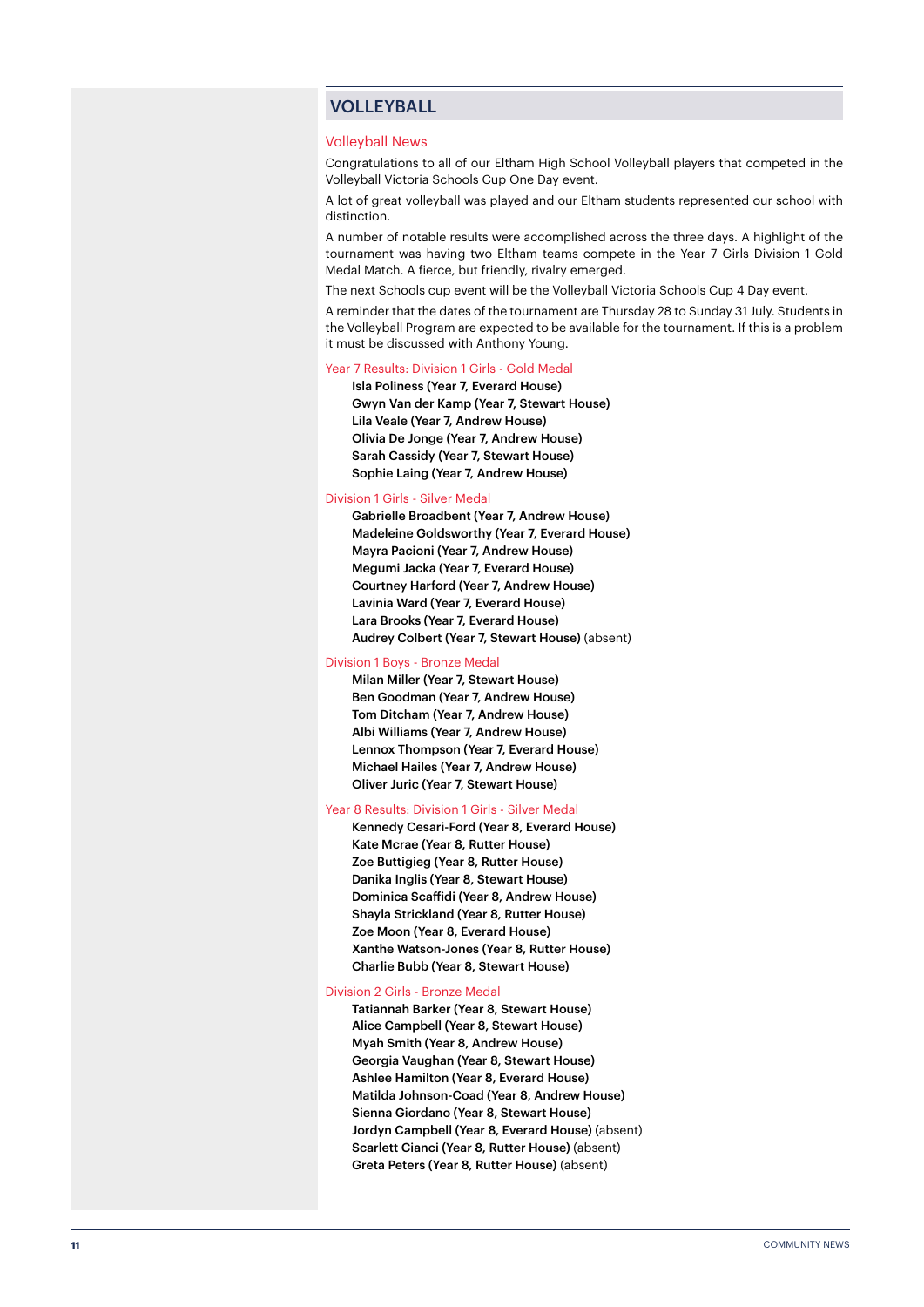#### Division 1 Boys - Gold Medal

Gus Danelutti (Year 8, Everard House) Benjamin Risteski (Year 8, Stewart House) Brian Dintinosante (Year 8, Andrew House) Charlie Harris (Year 8, Stewart House) Jacob Jewitt (Year 8, Rutter House) Jevon Dalton (Year 8, Everard House) Levi Egglestone (Year 8, Rutter House) Alex Botev (Year 8, Everard House) Angelo Glinka (Year 8, Andrew House)

### Year 9 Results: Division 1 Girls - Bronze Medal

Anastasia Cukier (Year 9, Stewart House) Lucy Ditcham (Year 9, Andrew House) Sophie Thompson (Year 9, Andrew House) Phoebe Harford (Year 9, Andrew House) Ally Brooks (Year 9, Everard House) Holli Farrelly (Year 9, Andrew House) Summer Priest (Year 9, Stewart House) Madison Gibbs (Year 9, Rutter House) Charlotte Zouzounis (Year 9, Rutter House)

#### Year 10 Results: Division 1 Girls - Silver Medal

Indie Egglestone (Year 10, Rutter House) Hannah Morgan (Year 10, Stewart House) Willow Priest (Year 10, Stewart House) Mary Robinson (Year 10, Rutter House) Eloise Taggert (Year 10, Everard House) Leah Fernandez (Year 10, Andrew House) Naomi Broadbent (Year 10, Andrew House) Maddison Fletcher (Year 10, Everard House) Alysha Cail (Year 10, Stewart House) Anaye Copeland (Year 10, Andrew House) Abbey Vaughan (Year 10, Stewart House) (absent) Paige Bunnell (Year 10, Everard House) (absent)

#### Division 1 Boys - Bronze Medal

Jude Chamberlain (Year 10, Rutter House) Haydn Kofoed (Year 10, Andrew House) James Macdonald (Year 10, Stewart House) Billy McBride (Year 10, Andrew House) Jacob Saill-Dilnot (Year 10, Stewart House) Ethan Thompson (Year 10, Andrew House) Brodie Perrett (Year 10, Rutter House) Max Poliness (Year 10, Everard House) Jack Reeves (Year 10, Everard House) Darcy Shead (Year 10, Stewart House)

### Volleyball Program Fees

Volleyball Program fees can now be paid via Compass. Payment plans can be arranged and fees should be made with accounts in a timely manner. If anyone has changed their mind about participating in the program, please let Anthony Young know so a place can be offered to an emergency player.

### State League Opportunity

This year Eltham High School will be entering the Victorian State League Junior Competition. The competition is open to any Eltham High School student who is under 17 years of age. Brief details are:

- Saturday 9:00am Games
- \$150 for the season running from April to September
- Training to occur at Eltham High School times TBA.

If you are interested in playing please contact Anthony Young at yoo@elthamshs.vic.edu.au for more details and to express interest.

**ANTHONY YOUNG, Volleyball Coordinator**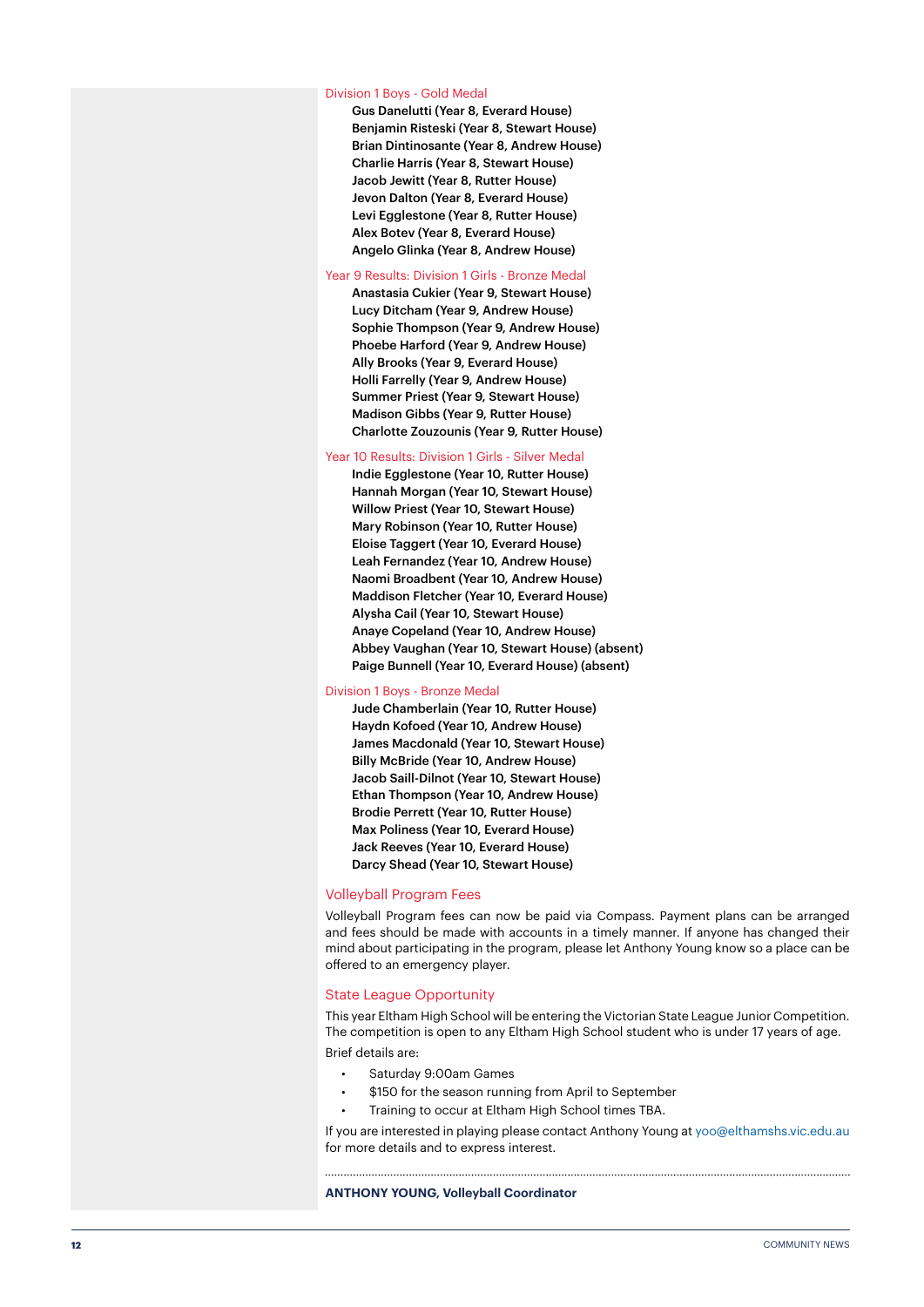### **SCIENCE**

### STEAM Club

STEAM Club is run by Ms. Boysen during lunchtime in Room 802 on Mondays (week B). Bring your lunch, laptop and friends!

### CSIRO Virtual Work Experience Program

The Virtual Work Experience Program (VWEP) allows students the opportunity to experience contemporary ways of working, from homes, and with people across geographic boundaries, just as CSIRO scientists do every day.

VWEP supports students to undertake work experience despite COVID-19 interruptions, and provide opportunities for students who may face geographic or other barriers to participating in traditional work experience.

Students will undertake collaborative, group science, technology, engineering and maths (STEM) projects, including projects linked to real-world CSIRO research and industry challenges. Instead of students attending a CSIRO site, experienced CSIRO staff or STEM industry professionals will supervise groups of students remotely online.

The groups will comprise up to five students who may be remote from each other and who will work together to compete work and tasks that can be used as part of portfolios and help inform their study and/or career plans. Register [here](https://www.csiro.au/en/careers/Scholarships-student-opportunities/work-experience?utm_source=Education-and-Outreach-2022_Term_1&utm_medium=newsletter&utm_campaign=Education-and-Outreach) for 2022.

#### PULSE@Parkes: New sessions available

Would you like to use the iconic, 64 metre Parkes radio telescope, Murriyang, in real time to observe some of the most extreme objects in space?

PULSE@Parkes is a free program for students in Years 10 to 12. During a session students see how the telescope operates, select pulsars, analyse data, and interact with our team of astronomers. Students can ask questions about astronomy, careers in science, and study options. Sessions run remotely so students across Australia are encouraged to apply.

<https://research.csiro.au/pulseatparkes/students/>

### The Creator Club - Banyule-Nillumbik Tech School

The Tech School's new after school club! Made for those with a passion for all things making, creating and designing!

Our expert facilitators will provide live demonstrations and guide participants through Digital Design, Podcasting, 3D Modelling, App Interface Design and Video Production Effects. Participants will have access to our laser cutter, UV printer, recording studio, 3D printers and more! This club will provide a fun opportunity to create amazing maker projects while learning the necessary skills to operate a range of industry standard equipment and software.

Dates: Terms 1 & 2 Starting week 2

Time: Tuesdays 4:00 pm – 5:30pm

Location: Banyule Nillumbik Tech School, 61 Civic Drive, Greensborough

Registration: Please complete the form at [bit.ly/CreatorClub2022](http://bit.ly/CreatorClub2022)

For more information: jensquire@melbournepolytechnic.edu.au

### Whittlesea Tech School – Smart Cities After School Program - Tuesdays

They are currently recruiting students for the Smart Cities Afterschool program! The details are as follows:

Terms 2, 3 and 4: Tuesday at 4:30 – 6:00pm, Weeks 3 - 10 Register Here: [bit.ly/2022Smartcities](http://bit.ly/2022Smartcities)

**ANAM JAVED, Learning Specialist - STEM**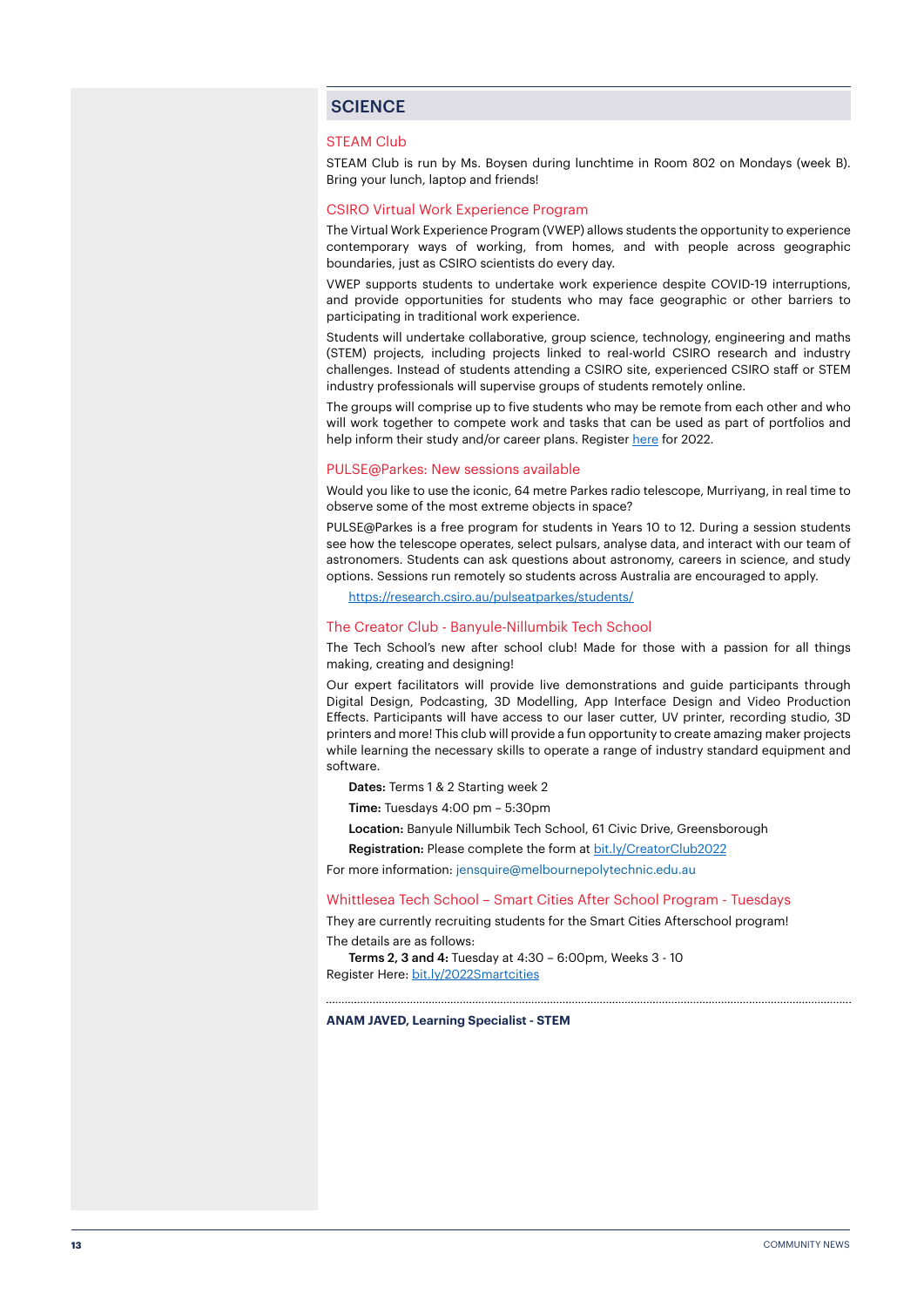| olis, Gluten Free Wraps, Gluten Free Pasta and Gluten Free Pies, Gluten Free Chicken Tenders & | ease be advice that the Capiter products and ally served in the Substitution of the Subset of the Capiter of L |
|------------------------------------------------------------------------------------------------|----------------------------------------------------------------------------------------------------------------|
|                                                                                                |                                                                                                                |
|                                                                                                |                                                                                                                |
|                                                                                                |                                                                                                                |
|                                                                                                |                                                                                                                |
|                                                                                                |                                                                                                                |
|                                                                                                |                                                                                                                |
|                                                                                                |                                                                                                                |
|                                                                                                |                                                                                                                |
|                                                                                                |                                                                                                                |
|                                                                                                |                                                                                                                |
|                                                                                                |                                                                                                                |
|                                                                                                |                                                                                                                |
|                                                                                                |                                                                                                                |
| ימו אבו                                                                                        |                                                                                                                |
|                                                                                                |                                                                                                                |
|                                                                                                |                                                                                                                |
|                                                                                                |                                                                                                                |

| COMMUNITY ANNOUNCEMENTS |  |
|-------------------------|--|
|                         |  |

|                 | \$1.50                                                                                                                                                                                                                                                                                                 | Sweet Muffin                                           | \$3.00                                                                                                                                                                                                                                     | <b>Fresh Fruit (Diece)</b>                                                                                               | \$1.00                                                                                                                                                                                                                                                                            |                                                                           |                                                                                                                                              |
|-----------------|--------------------------------------------------------------------------------------------------------------------------------------------------------------------------------------------------------------------------------------------------------------------------------------------------------|--------------------------------------------------------|--------------------------------------------------------------------------------------------------------------------------------------------------------------------------------------------------------------------------------------------|--------------------------------------------------------------------------------------------------------------------------|-----------------------------------------------------------------------------------------------------------------------------------------------------------------------------------------------------------------------------------------------------------------------------------|---------------------------------------------------------------------------|----------------------------------------------------------------------------------------------------------------------------------------------|
|                 |                                                                                                                                                                                                                                                                                                        |                                                        |                                                                                                                                                                                                                                            |                                                                                                                          |                                                                                                                                                                                                                                                                                   | Egg & Lettuce Sandwich                                                    | \$5.00                                                                                                                                       |
| Hash Browns (V) | \$1.00                                                                                                                                                                                                                                                                                                 | Vegemite Cheese Scroll                                 | \$3.00                                                                                                                                                                                                                                     | <b>Banana Bread S</b><br>lice                                                                                            | 09.50                                                                                                                                                                                                                                                                             | Falafel Wrap (V)                                                          | <b>09.50</b>                                                                                                                                 |
|                 | \$1.50                                                                                                                                                                                                                                                                                                 | <b>Cheese</b><br>დ,<br><b>Bacon Roll</b>               | \$3.00                                                                                                                                                                                                                                     | Vegan Banana Bread                                                                                                       | \$3.00                                                                                                                                                                                                                                                                            | <b>Chili Chicken Wrap</b>                                                 | 09.50                                                                                                                                        |
|                 | 00.2\$                                                                                                                                                                                                                                                                                                 | Hot Jam Doughnut                                       | \$3.50                                                                                                                                                                                                                                     | Yoghurt Tub                                                                                                              | \$3.00                                                                                                                                                                                                                                                                            | Tandoori Chicken Wraps                                                    | \$5.50                                                                                                                                       |
|                 |                                                                                                                                                                                                                                                                                                        |                                                        |                                                                                                                                                                                                                                            |                                                                                                                          |                                                                                                                                                                                                                                                                                   | <b>BLT</b>                                                                | \$5.50                                                                                                                                       |
|                 | \$3.50                                                                                                                                                                                                                                                                                                 |                                                        |                                                                                                                                                                                                                                            |                                                                                                                          |                                                                                                                                                                                                                                                                                   |                                                                           |                                                                                                                                              |
|                 | 00 7\$                                                                                                                                                                                                                                                                                                 |                                                        |                                                                                                                                                                                                                                            |                                                                                                                          | 00.1\$                                                                                                                                                                                                                                                                            | Salad & Cheese Roll                                                       | 09.50                                                                                                                                        |
|                 |                                                                                                                                                                                                                                                                                                        |                                                        |                                                                                                                                                                                                                                            |                                                                                                                          |                                                                                                                                                                                                                                                                                   | Ham & Salad Roll                                                          | 09.50                                                                                                                                        |
|                 | \$3.80                                                                                                                                                                                                                                                                                                 |                                                        |                                                                                                                                                                                                                                            |                                                                                                                          | 00.9\$                                                                                                                                                                                                                                                                            | Roast Beef &                                                              |                                                                                                                                              |
|                 | \$3.80                                                                                                                                                                                                                                                                                                 |                                                        |                                                                                                                                                                                                                                            |                                                                                                                          |                                                                                                                                                                                                                                                                                   | <b>Nustard Pickle Sandwich</b>                                            | 09.50                                                                                                                                        |
|                 | \$5.00                                                                                                                                                                                                                                                                                                 |                                                        |                                                                                                                                                                                                                                            |                                                                                                                          |                                                                                                                                                                                                                                                                                   |                                                                           |                                                                                                                                              |
|                 | \$5.00                                                                                                                                                                                                                                                                                                 |                                                        |                                                                                                                                                                                                                                            |                                                                                                                          | 00.9\$                                                                                                                                                                                                                                                                            |                                                                           |                                                                                                                                              |
|                 | \$5.00                                                                                                                                                                                                                                                                                                 |                                                        |                                                                                                                                                                                                                                            |                                                                                                                          |                                                                                                                                                                                                                                                                                   |                                                                           |                                                                                                                                              |
|                 | \$5.00                                                                                                                                                                                                                                                                                                 |                                                        |                                                                                                                                                                                                                                            |                                                                                                                          | 00.9\$                                                                                                                                                                                                                                                                            |                                                                           |                                                                                                                                              |
|                 | 35.00                                                                                                                                                                                                                                                                                                  |                                                        |                                                                                                                                                                                                                                            |                                                                                                                          | 00.9\$                                                                                                                                                                                                                                                                            |                                                                           |                                                                                                                                              |
|                 | \$5.50                                                                                                                                                                                                                                                                                                 |                                                        |                                                                                                                                                                                                                                            |                                                                                                                          |                                                                                                                                                                                                                                                                                   | <b>Hot Chocolate</b>                                                      | \$2.00                                                                                                                                       |
|                 | \$5.00                                                                                                                                                                                                                                                                                                 |                                                        |                                                                                                                                                                                                                                            |                                                                                                                          |                                                                                                                                                                                                                                                                                   | Hot Tea & Coffee                                                          | €,<br>$\frac{2.00}{2}$                                                                                                                       |
|                 | \$6.00                                                                                                                                                                                                                                                                                                 |                                                        |                                                                                                                                                                                                                                            |                                                                                                                          |                                                                                                                                                                                                                                                                                   |                                                                           |                                                                                                                                              |
|                 | \$5.00                                                                                                                                                                                                                                                                                                 |                                                        |                                                                                                                                                                                                                                            |                                                                                                                          |                                                                                                                                                                                                                                                                                   |                                                                           |                                                                                                                                              |
|                 | 00'7\$                                                                                                                                                                                                                                                                                                 |                                                        |                                                                                                                                                                                                                                            |                                                                                                                          |                                                                                                                                                                                                                                                                                   |                                                                           |                                                                                                                                              |
|                 |                                                                                                                                                                                                                                                                                                        | <b>Apple Cake</b>                                      | 00 75                                                                                                                                                                                                                                      | Coffee Scroll                                                                                                            | \$3.50                                                                                                                                                                                                                                                                            | <b>Caramel Slice</b>                                                      | <b>\$3.50</b>                                                                                                                                |
|                 |                                                                                                                                                                                                                                                                                                        |                                                        | \$3.50                                                                                                                                                                                                                                     |                                                                                                                          |                                                                                                                                                                                                                                                                                   |                                                                           | \$3.50                                                                                                                                       |
|                 |                                                                                                                                                                                                                                                                                                        | Vegan Cookies (2)                                      | 00.7\$                                                                                                                                                                                                                                     | Doughnut                                                                                                                 | \$3.50                                                                                                                                                                                                                                                                            | Lemon Passionfruit Slice (GF)                                             | <b>\$3.50</b>                                                                                                                                |
|                 |                                                                                                                                                                                                                                                                                                        |                                                        |                                                                                                                                                                                                                                            |                                                                                                                          |                                                                                                                                                                                                                                                                                   |                                                                           |                                                                                                                                              |
|                 |                                                                                                                                                                                                                                                                                                        |                                                        |                                                                                                                                                                                                                                            | Rolls, Gluten Free Wraps, Gluten Free Pasta and Gluten Free Pies, Gluten Free Chicken Tenders & Gluten Free Beef Burgers |                                                                                                                                                                                                                                                                                   |                                                                           |                                                                                                                                              |
|                 | <b>Wedges &amp; Sour Cream</b><br><b>Spirach &amp; Kicotta Roll</b><br>Vegan Pasta (V)<br>Hot Soup & Bread Roll<br>Shepherd's Pie<br><b>Beef Curry Pie</b><br>Egg Muffin & Relish<br>Ham & Cheese Toasty<br><b>Garlic Cheesy Bread</b><br><b>Chicken &amp; Vegetable Pie</b><br>Tomato & Cheese Toasty | Bacon Egg Muffin & Relish \$4.50<br>$\frac{53.50}{50}$ | Please be advice that the Canteen does offer some Gluten Free Substitution Products for Lunch Orders such as Gluten Free Bread, Gluten Free<br><b>Smarty Cookies</b><br><b>Friday</b><br>Wednesday<br>Monday<br>Thursday<br><b>Tuesday</b> | Pizzas                                                                                                                   | <b>Weekly Lunch Specials</b><br>Mushroom Parmigiana Rolls<br>Pepperoni & Margarita<br>Burgers- Beef, Chicken & Veggie<br>or Roast Veggie Gravy Rolls<br><b>Hot Gravy Pork Rolls</b><br>Chicken Parmigiana Rolls<br><b>Cream, Bacon &amp; Chives</b><br><b>Strawberry &amp; Ch</b> | Napoli Cheese Baked Potatoes with Sour<br>Sweet Things<br><b>locolate</b> | <u>Hedgehog Slice</u><br>HLT (Haloumi, Lettuce &Tomato)\$5.50<br><b>Full Cream Milk &amp; Soy available (V)</b><br>(Bacon, Lettuce & Tomato) |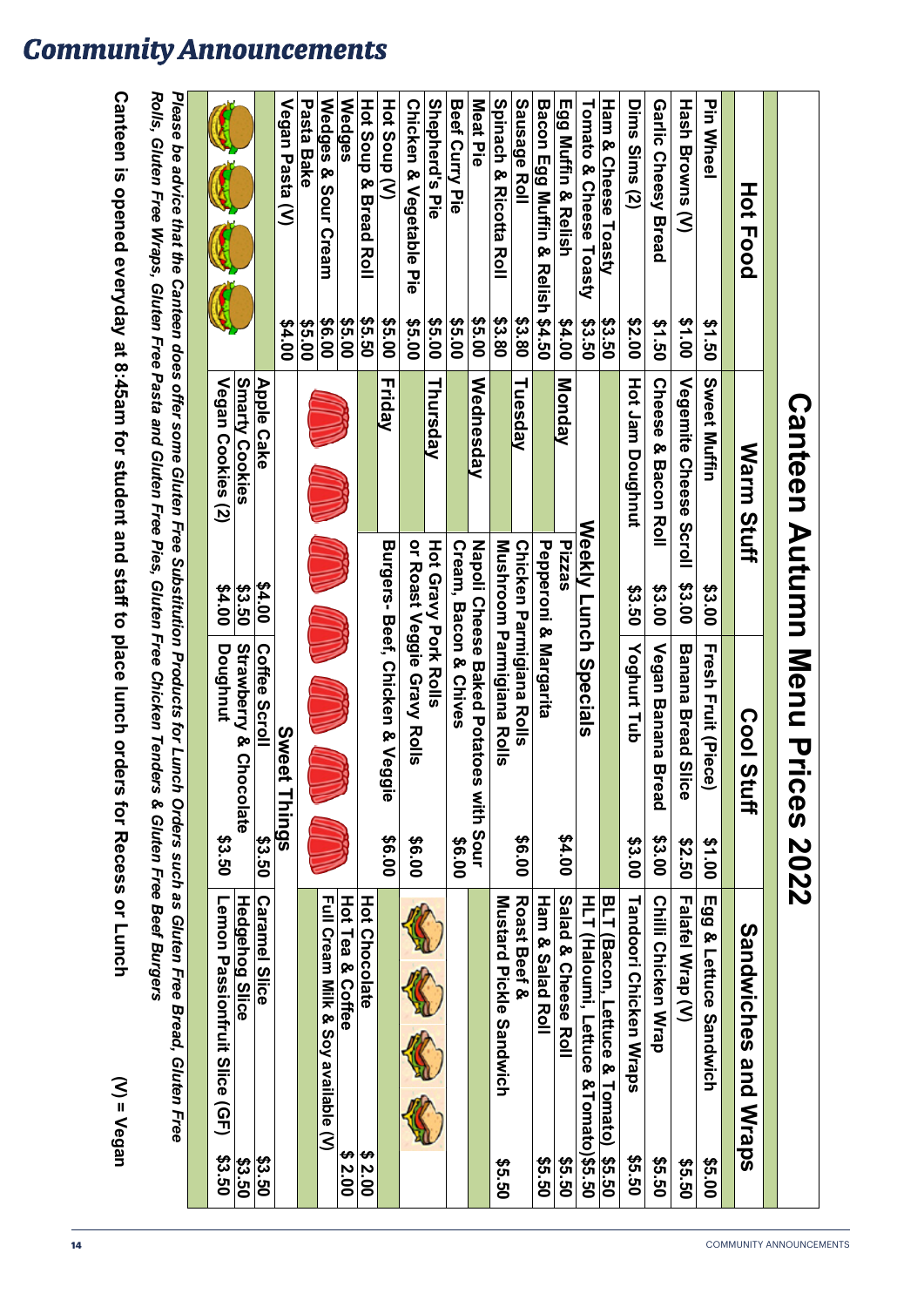# **Community Announcements**

# Tuning in to Teens  $^{TN}$

# Emotionally Intelligent Parenting

**This six-session** *online* **parenting program is for parents of tweens & teens aged from 10-16 years**

**We live in a changing world today where parenting can be complex. Tuning in to Teens**TM **can support you with:**

- being able to better connect with your teen
- talking with your teen about the challenges they face
- support your teen to better manage their emotions
- helping to prevent behaviour problems in your teen
- teaching your teen to deal with conflict





| <b>Where:</b> | live online via Zoom                |
|---------------|-------------------------------------|
| When:         | <b>Wednesdays 18 May-22</b><br>June |
| Cost:         | \$220/ \$320 couples                |

**Please enquire if these costs are a barrier to attending**

**kateculy@gmail.com For more information www.theparentingjourney.com.au**

### Tuning in to Teens $^{\mathsf{T}}$

will support & guide you in helping your teen develop *Emotional Intelligence*

in a safe and interactive group setting

### **Adolescents with higher Emotional Intelligence:**

- are more aware, assertive and strong in situations of peer pressure
- have greater ability to connect with others
- are more able to cope when upset or angry
- have fewer mental health and substance abuse difficulties
- Emotional intelligence may be a better predictor of academic and career success than IQ!

### **For all enquiries:**

**Kate Culy: 0404 042 789**